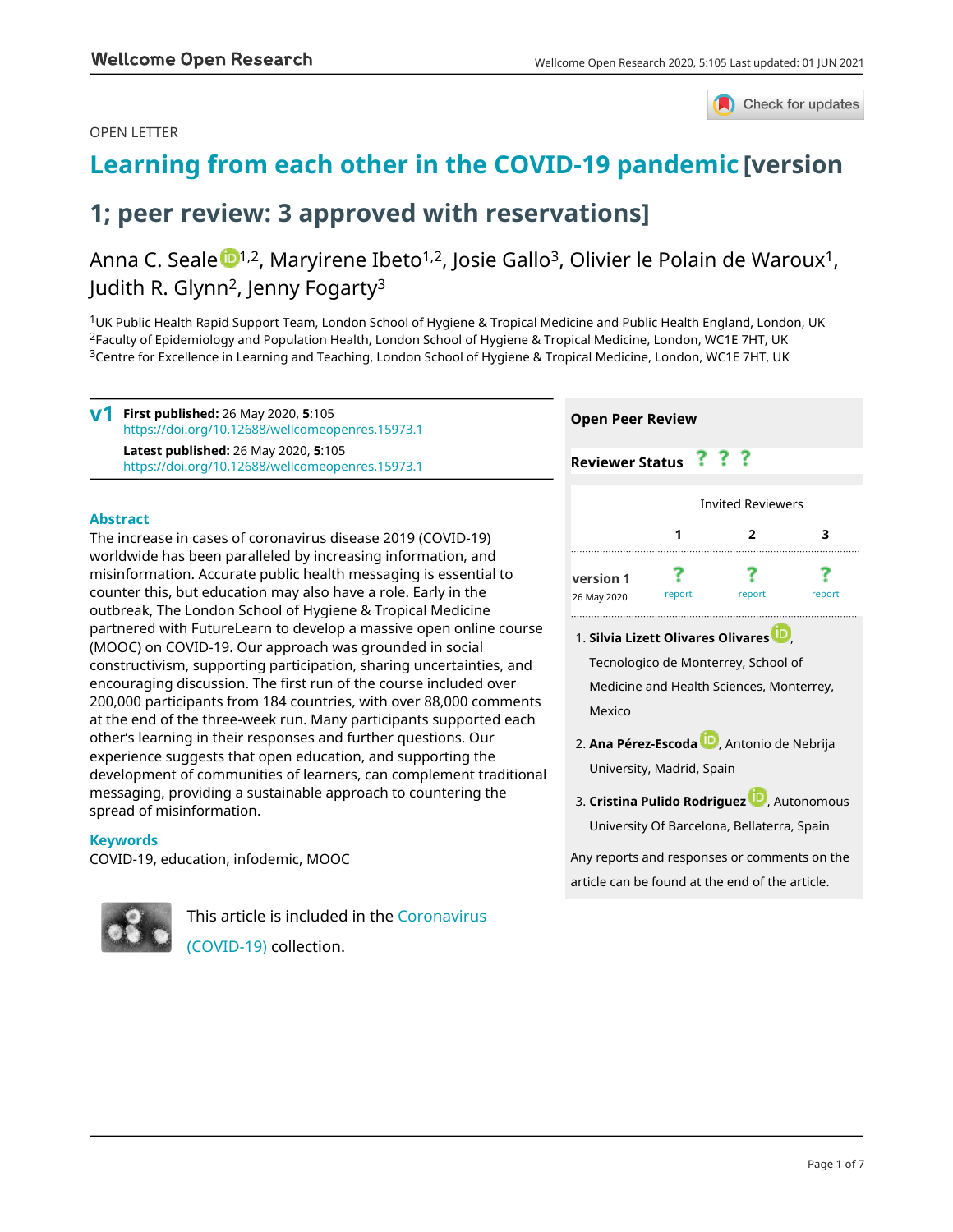#### **Corresponding author:** Anna C. Seale [\(anna.seale@lshtm.ac.uk](mailto:anna.seale@lshtm.ac.uk))

**Author roles: Seale AC**: Conceptualization, Investigation, Writing – Original Draft Preparation, Writing – Review & Editing; **Ibeto M**: Investigation, Writing – Review & Editing; **Gallo J**: Investigation, Writing – Review & Editing; **le Polain de Waroux O**: Investigation, Writing – Review & Editing; **Glynn JR**: Investigation, Writing – Review & Editing; **Fogarty J**: Conceptualization, Investigation, Methodology, Writing – Review & Editing

**Competing interests:** No competing interests were disclosed.

**Grant information:** ACS is funded by The Wellcome Trust (205184). ACS, MI, OP are part of the UK Public Health Rapid Support Team. The UK Public Health Rapid Support Team is funded by UK Aid from the Department of Health and Social Care and is jointly run by Public Health England and the London School of Hygiene & Tropical Medicine. The University of Oxford is an academic partner. The views expressed in this publication are those of the authors and not necessarily those of the National Health Service, the National Institute for Health Research or the Department of Health and Social Care.

*The funders had no role in study design, data collection and analysis, decision to publish, or preparation of the manuscript.*

**Copyright:** © 2020 Seale AC *et al*. This is an open access article distributed under the terms of the [Creative Commons Attribution License](http://creativecommons.org/licenses/by/4.0/) , which permits unrestricted use, distribution, and reproduction in any medium, provided the original work is properly cited.

**How to cite this article:** Seale AC, Ibeto M, Gallo J *et al.* **Learning from each other in the COVID-19 pandemic [version 1; peer review: 3 approved with reservations]** Wellcome Open Research 2020, **5**:105<https://doi.org/10.12688/wellcomeopenres.15973.1>

**First published:** 26 May 2020, **5**:105<https://doi.org/10.12688/wellcomeopenres.15973.1>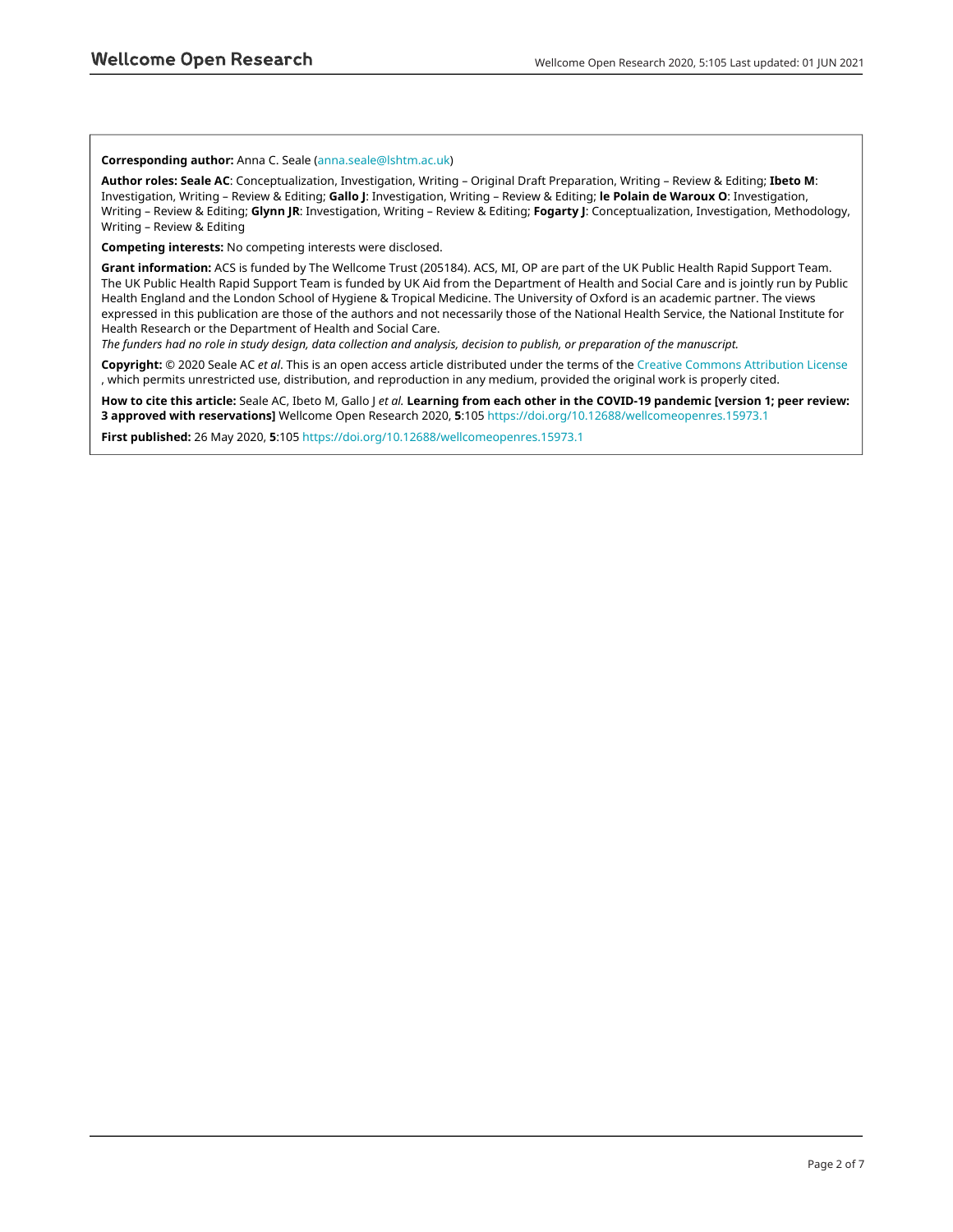Worldwide connectivity has facilitated spread of the virus causing COVID-19, and this has been almost paralleled by the spread of information and misinformation<sup>1</sup>. Sharing accurate information, for example through reliable, trusted, social media accounts and websites, as well as responding to misinformation with MythBusters is important<sup>2</sup>. However, behaviouristic approaches, the imparting of information, support only superficial learning. Constructivist approaches, placing the learner at the centre, with explicit expectations for engagement, can support deep learning, and the ability to appraise information critically<sup>3</sup>.

Early on in the outbreak of COVID-19, The London School of Hygiene & Tropical Medicine (LSHTM) agreed to develop a massive open online course (MOOC) on COVID-19, in partnership with FutureLearn, as described [here,](https://www.futurelearn.com/info/research-insights/rapid-response-from-zero-to-140000-learners-in-just-eight-weeks) and following courses on previous outbreaks such as Ebola and Zika. Our approach to this was grounded in educational theory and utilised social constructivist principles<sup>4</sup>. Beginning with consideration of who the intended learners might be, and what they would know, we brought together a group to share and discuss, at pace, the overall intended learning outcomes for the course. We structured the course simply, in terms of what was known at that time about COVID-19, what a public health response may look like in various settings, and what research was needed to understand more. Within this, each step of the course had defined intended learning outcomes, which contributors were asked to address. We included international contributions to share global perspectives on the pandemic. To support engagement and maximise opportunities provided by the platform, we used varied formats including short video lectures, audio interviews, articles and quizzes. To maximise accessibility for learners we included subtitles and transcripts, in several languages. After each part of the course we encouraged participation and engagement through specific questions.

At the outset we didn't know what the uptake to the course would be, or who would enrol. There was also the concern that evidence would have moved on before the course had even started, as materials were developed 3–4 weeks before the course start (to allow time for translation), and the number of publications and preprints on COVID-19 was increasing rapidly. In a time of heightened public anxiety, by taking a participatory approach to the course, which included sharing uncertainties in terms of what was known, and encouraging discussion and questioning, we, and our institution, took a substantial risk. It could, for example, have resulted in the mass sharing of extreme views by participants. In subsequent iterations it still could. However, as teachers and researchers we work to both learn more, and to share this learning. We are supported

institutionally with the academic freedom to do so; there was no corporate "sign-off" from LSHTM.

For the first run of the course, starting in late March, we had very high uptake, with over 170,000 participants in the first three weeks, and over 200,000 in total in the first run, from 184 countries. We also noted very high levels of engagement, with over 88,000 comments, and many people supporting each other's learning in their responses and further questions. Within LSHTM we set up a system to respond to as many queries as possible, even with a small team. Non-technical hosts read through discussion fora and collated queries and synthesised areas of interest for each course step, which academics then responded to, helping to keep the course current.

Much of the feedback on the course has been positive, highlighting the opportunity to gain new knowledge and skills. Running the course, we felt that developing participants' own learning, and providing a space where ideas – and fears – could be expressed and addressed was central to this. But what surprised us was the level of expressed gratitude from learners, perhaps reflecting a gap in such opportunities. Learning from each other in the context of COVID-19 also helped to overcome the challenge of developing and running the course in the emerging pandemic. As we have prepared for a second iteration of the MOOC, we can use our learning from the first iteration to strengthen the learning environment we create.

Our experience suggests building individuals' own capacity to question, to query the data, reports and guidance on COVID-19 is essential, and complementary to the circulation of accurate information. Further investigation of the role of education to support health literacy in the context of outbreaks<sup>2</sup>, is important, to better understand and inform practice. The pandemic has highlighted the role of free online courses to support accessibility to education. Our weakness - the worldwide connectedness that increases the spread of disease and information – could also be our strength. By using open platforms to build communities of learners, to share the values of academia through education, we can support sustainability in countering the spread of misinformation.

#### **Data availability**

No data are associated with this article.

#### Acknowledgements

We would like to acknowledge all those who have, and continue to, contribute to the MOOC, "COVID-19: Tackling the novel Coronavirus", as well as all those who have and are participating in it.

#### **References**

1. Zarocostas J: **How to Fight an Infodemic.** *Lancet.* 2020; **395**(10255): 676. **[PubMed Abstract](http://www.ncbi.nlm.nih.gov/pubmed/32113495)** | **[Publisher Full Text](http://dx.doi.org/10.1016/S0140-6736(20)30461-X)** | **[Free Full Text](http://www.ncbi.nlm.nih.gov/pmc/articles/7133615)**

2. Paakkari L, Okan O: **COVID-19: Health Literacy Is an Underestimated Problem.** *Lancet Public Health.* 2020; **5**(5): e249–e250. **[PubMed Abstract](http://www.ncbi.nlm.nih.gov/pubmed/32302535)** | **[Publisher Full Text](http://dx.doi.org/10.1016/S2468-2667(20)30086-4)** | **[Free Full Text](http://www.ncbi.nlm.nih.gov/pmc/articles/7156243)**

3. Biggs J: **What the Student Does: teaching for enhanced learning.** *High Educ Res Dev.* 1999; **18**(1): 57–75. **[Publisher Full Text](http://dx.doi.org/10.1080/0729436990180105)**

4. Kay D, Kibble J: **Learning Theories 101: Application to Everyday Teaching and Scholarship.** *Adv Physiol Educ.* 2016; **40**(1): 17–25. **[PubMed Abstract](http://www.ncbi.nlm.nih.gov/pubmed/26847253)** | **[Publisher Full Text](http://dx.doi.org/10.1152/advan.00132.2015)**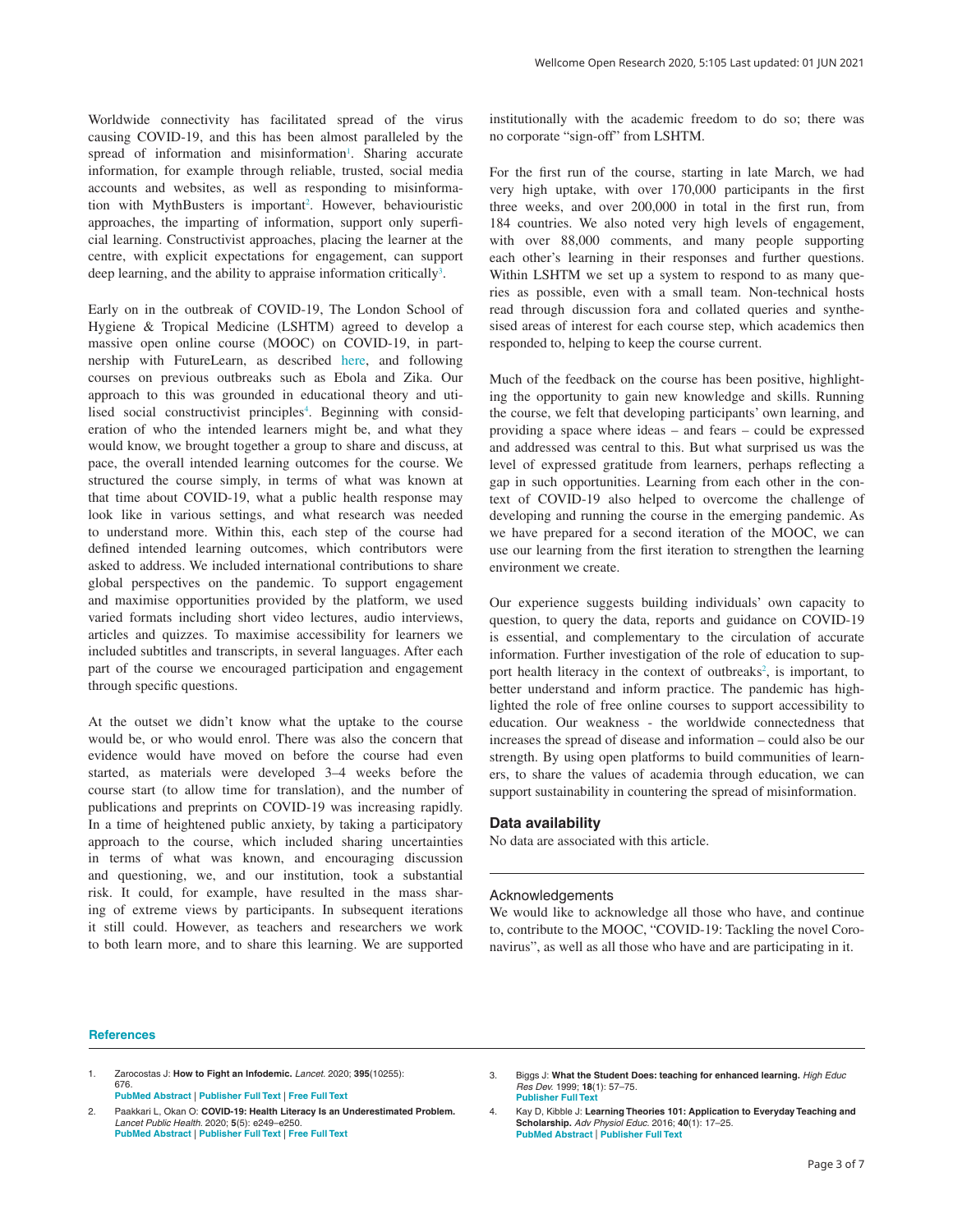# **Open Peer Review**

# **Current Peer Review Status:**

**Version 1**

Reviewer Report 01 June 2021

### <https://doi.org/10.21956/wellcomeopenres.17518.r41135>

**© 2021 Rodriguez C.** This is an open access peer review report distributed under the terms of the [Creative](https://creativecommons.org/licenses/by/4.0/) [Commons Attribution License](https://creativecommons.org/licenses/by/4.0/), which permits unrestricted use, distribution, and reproduction in any medium, provided the original work is properly cited.

# ?

# **Cristina Pulido Rodriguez**

Department of Journalism and Communication Sciences, Autonomous University Of Barcelona, Bellaterra, Spain

The open letter "Learning from each other in the COVID-19 pandemic" accomplishes this type of submission instructions, but there are improvements that could increase the impact of this contribution. The open letter describes the MOOC on Covid-19 developed and how many people were engaged and what they learnt in general terms. But, the following specific instruction is not well addressed "The rationale for the Open Letter should be explained, including an outline of existing challenges and the purpose of the letter, different views and opinions in the field should be referenced appropriately". The open letter describes more the specific experience obtained with the "MOOC on Covid-19", but a general overview on this topic with different views is missed. Another improvement to be considered is to illustrate results with specific examples, not as a research paper because the open letter does not require this, but it could help to identify the real benefits and improvements of applying this type of MOOC.

## **Is the rationale for the Open Letter provided in sufficient detail?**

Partly

# **Does the article adequately reference differing views and opinions?**

Partly

# **Are all factual statements correct, and are statements and arguments made adequately supported by citations?**

Partly

## **Is the Open Letter written in accessible language?**

Yes

# **Where applicable, are recommendations and next steps explained clearly for others to follow?**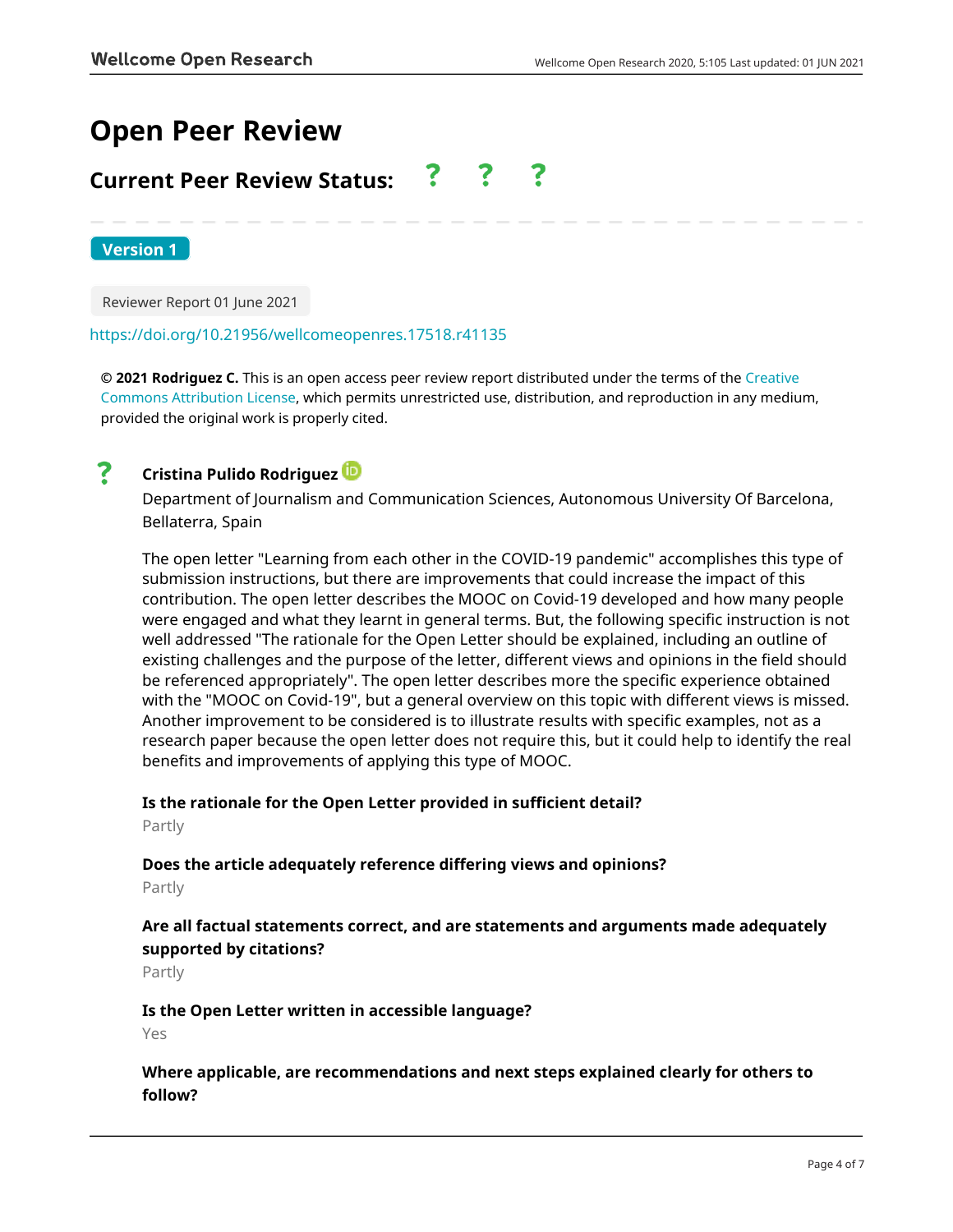### Partly

*Competing Interests:* No competing interests were disclosed.

*Reviewer Expertise:* My areas of research are: communication sciences, education and sociology.

**I confirm that I have read this submission and believe that I have an appropriate level of expertise to confirm that it is of an acceptable scientific standard, however I have significant reservations, as outlined above.**

Reviewer Report 01 March 2021

### <https://doi.org/10.21956/wellcomeopenres.17518.r42469>

**© 2021 Pérez-Escoda A.** This is an open access peer review report distributed under the terms of the [Creative](https://creativecommons.org/licenses/by/4.0/) [Commons Attribution License](https://creativecommons.org/licenses/by/4.0/), which permits unrestricted use, distribution, and reproduction in any medium, provided the original work is properly cited.

#### ? **Ana Pérez-Escoda**

Department of Communication, Antonio de Nebrija University, Madrid, Spain

The Open letter states that education would be one of the main benchmarks for avoiding misinformation by presenting the impact of the MOOC developed by the London School of Hygiene & Tropical Medicine partnered with FutureLearn. Although the topic is certainly relevant and timely it is suggested to add more references to support the arguments that could build up a more suitable and relevant theoretical framework.

It is suggested to add some literature about MOOC focusing on specific features, about learning communities, which is a specific research topic in the open letter; and, also it is recommend some literature about misinformation, authors state that education is in the basis of facing misinformation but it is barely explained. This is essential for a better understanding of the main statements contained in the open letter.

The authors provided the rationale for the Open Letter however they should also outline existing challenges in the field for instance the level of dropout in MOOCs. The Open Letter just focus on descriptive numbers in terms of participants, countries or comments, but how many of that first run participants finished the MOOC?

Facing misinformation is challenging in different dimensions and globally speaking as acknowledged by WHO with the "infodemic" problem. In this regard, it should be better if authors are less enthusiastic with their statements such as: "By using open platforms to build communities of learners, to share the values of academia through education, we can support sustainability in countering the spread of misinformation". A more cautious and realistic wording is suggested, underlining the value of these initiatives in alleviating part of the problem.

## **Is the rationale for the Open Letter provided in sufficient detail?**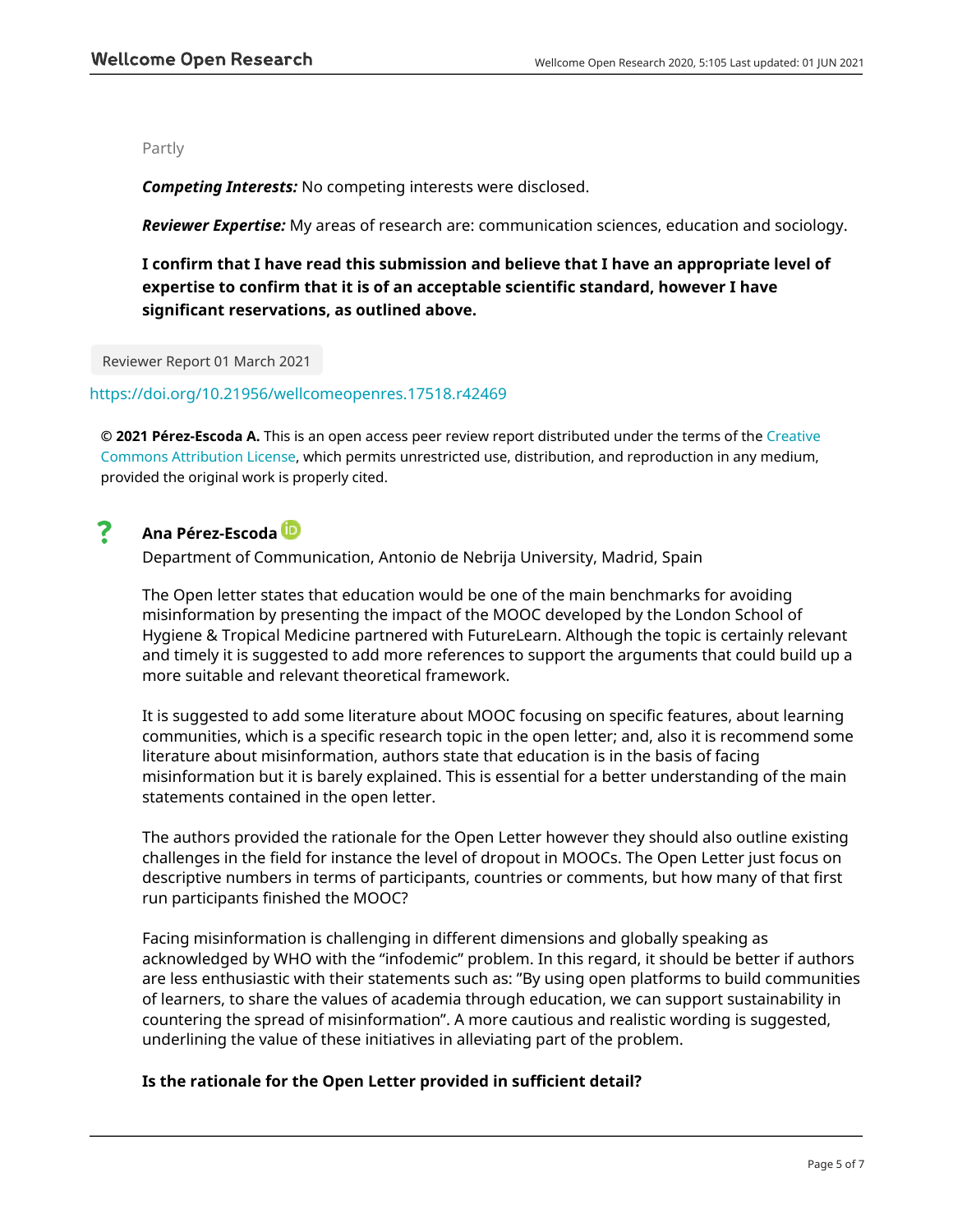Partly

**Does the article adequately reference differing views and opinions?**

No

**Are all factual statements correct, and are statements and arguments made adequately supported by citations?**

Partly

**Is the Open Letter written in accessible language?**

Yes

**Where applicable, are recommendations and next steps explained clearly for others to follow?**

Not applicable

*Competing Interests:* No competing interests were disclosed.

*Reviewer Expertise:* New learning approaches, digital literacy, digital skills, digital communication, learning methodology.

**I confirm that I have read this submission and believe that I have an appropriate level of expertise to confirm that it is of an acceptable scientific standard, however I have significant reservations, as outlined above.**

Reviewer Report 22 February 2021

## <https://doi.org/10.21956/wellcomeopenres.17518.r42470>

**© 2021 Olivares Olivares S.** This is an open access peer review report distributed under the terms of the [Creative](https://creativecommons.org/licenses/by/4.0/) [Commons Attribution License](https://creativecommons.org/licenses/by/4.0/), which permits unrestricted use, distribution, and reproduction in any medium, provided the original work is properly cited.

#### ? **Silvia Lizett Olivares Olivares**

Tecnologico de Monterrey, School of Medicine and Health Sciences, Monterrey, Mexico

The open letter describes a MOOC with high impact on participants learning about an important topic. The purpose to educate the public is important to address their concerns and misinformation about COVID-19.

I would recommend supporting information with MOOC literature, specially about quality dimensions, design and specific features.

Results from the MOOC are only oriented by numbers (participants, countries, or comments). I recommend describing the type of feedback received from quotes, or satisfaction measures.